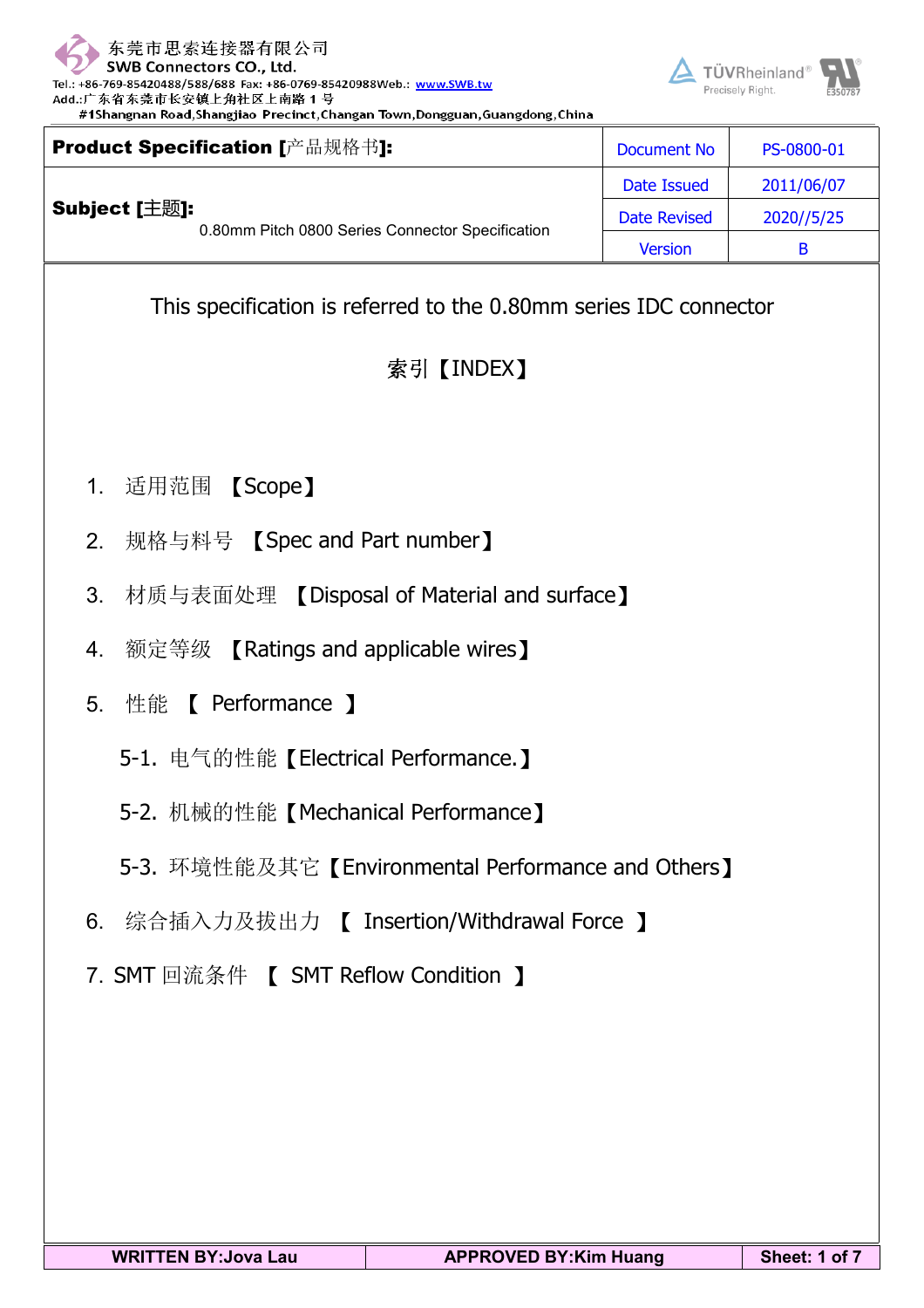

TÜVRheinland



|               | Product Specification [产品规格书]:                   | <b>Document No</b>  | PS-0800-01 |
|---------------|--------------------------------------------------|---------------------|------------|
|               |                                                  | Date Issued         | 2011/06/07 |
| Subject [主题]: | 0.80mm Pitch 0800 Series Connector Specification | <b>Date Revised</b> | 2020//5/25 |
|               |                                                  | <b>Version</b>      | В          |

### 【**1.**适用范围 **Scope**】

此种规格包括 0.80mm Pitch <sup>0800</sup> Series 连接器规格说明.

#1Shangnan Road, Shangjiao Precinct, Changan Town, Dongguan, Guangdong, China

This Specification Covers the 0.80mm Pitch <sup>0800</sup> Series Connector Specification.

#### 【**2.**规格与料号 **Spec and Part number**】

| 规格内容                 | 产品料号                               | 产品图示                      |
|----------------------|------------------------------------|---------------------------|
| <b>Specification</b> | <b>Production No.</b>              | <b>Picture of Product</b> |
| 胶壳/Housing           | 0800H-XXX-46                       |                           |
| 端子/Terminal          | 0800T-PXX                          |                           |
| 针座/Wafer             | 0800WRS-XX-XXXX<br>0800WVS-XX-XXXX |                           |

#### 【**3.**材质与表面处理 **Disposal of Material and surface**】

| 规格内容        |                      |            | 材质                 | 表面处理                                                                                                   |
|-------------|----------------------|------------|--------------------|--------------------------------------------------------------------------------------------------------|
|             | <b>Specification</b> |            | <b>Materials</b>   | <b>Disposal of Surface</b>                                                                             |
| 端子/Terminal |                      |            | 磷铜/Phosphor Bronze | Tin Plated: Over 70µ" .Nickel: Over 30µ"<br>Gold Plated : Gold Flash" ~3µ". Nickel : over<br>$30\mu''$ |
|             | 胶壳/Housing           |            | PA46               | <b>UL 94V-0</b>                                                                                        |
|             |                      | Base       | <b>LCP</b>         | <b>UL 94V-0</b>                                                                                        |
|             | 针座/Wafer             | <b>PIN</b> | 磷铜/Phosphor Bronze | Tin Plated: Over 70µ" .Nickel: Over 30µ"<br>Gold Plated : Gold Flash" ~3µ". Nickel : over<br>$30\mu''$ |
|             |                      | Solder tab | 黄铜/Brass           | Tin Plated: Over 70µ" .Nickel: Over 30µ"<br>Gold Plated : Gold Flash" ~3µ". Nickel : over<br>$30\mu$ " |

(上述参数请以工程图为准**/Please Refer to the Project drawing for the above Specification**) 【**4.** 额定等级 **Ratings and applicable wires**】

| 项目【Item】                                                                    | 规格【Standard】                             |         |  |  |  |
|-----------------------------------------------------------------------------|------------------------------------------|---------|--|--|--|
| 额定电压 Rated Voltage (Max.)                                                   | 30V                                      |         |  |  |  |
| 额定电流 Rated Current (Max.)                                                   | 0.5A                                     | [AC/DC] |  |  |  |
| 使用温度范围 Ambient temperature Range                                            | $-40^{\circ}$ C $\sim$ +105 $^{\circ}$ C |         |  |  |  |
| 适用线径 Applicable wire insulation O.D<br>AWG 32# Insulation O.D. 0.60mm(Max.) |                                          |         |  |  |  |
| 【*升温时含端子.Including terminal temperature rise.                               |                                          |         |  |  |  |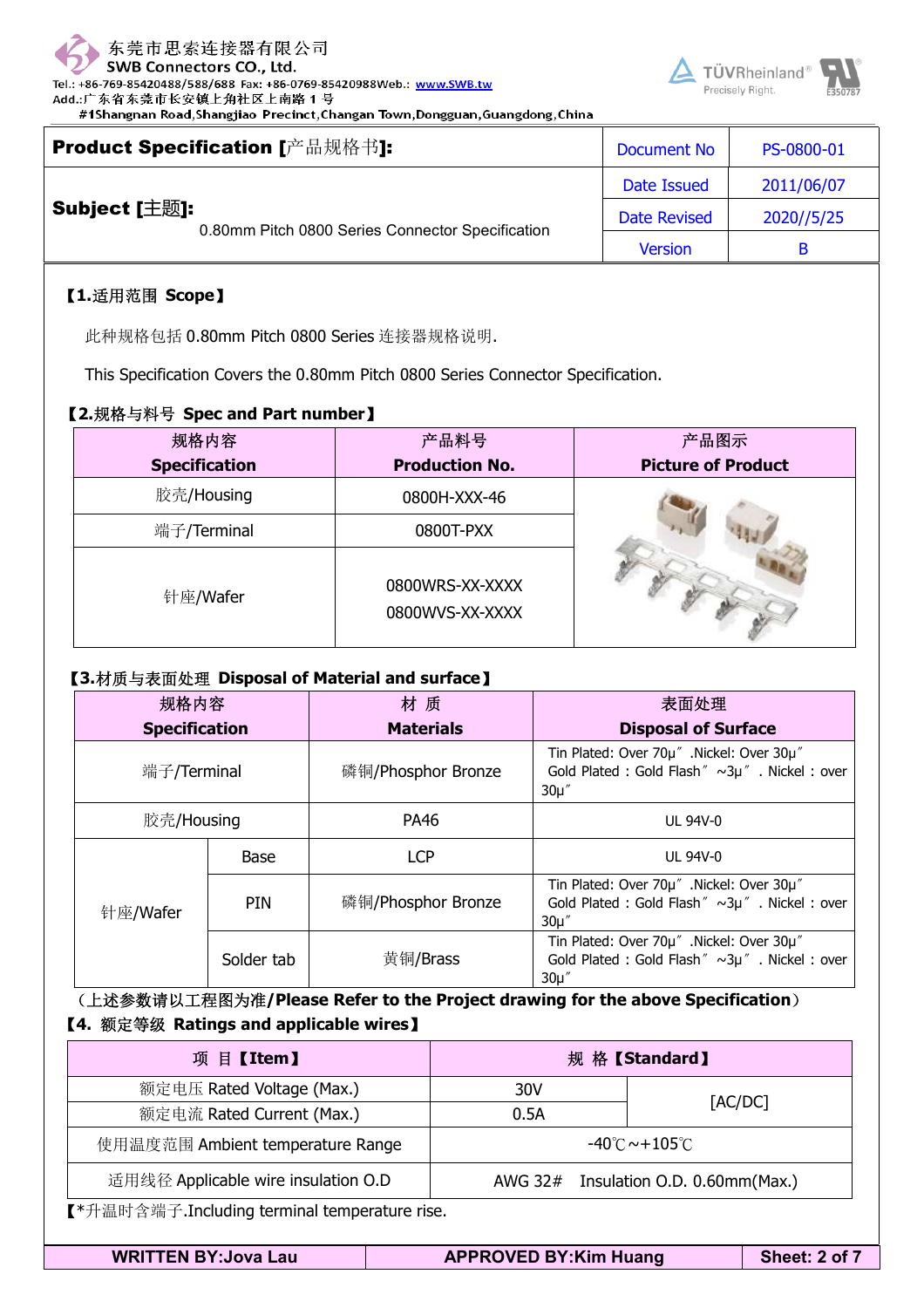

Tel.: +86-769-85420488/588/688 Fax: +86-0769-85420988Web.: www.SWB.tw

Add.:广东省东莞市长安镇上角社区上南路1号 #1Shangnan Road, Shangjiao Precinct, Changan Town, Dongguan, Guangdong, China



|               | Product Specification [产品规格书]:                   | Document No         | PS-0800-01 |
|---------------|--------------------------------------------------|---------------------|------------|
|               |                                                  | Date Issued         | 2011/06/07 |
| Subject [主题]: | 0.80mm Pitch 0800 Series Connector Specification | <b>Date Revised</b> | 2020//5/25 |
|               |                                                  | <b>Version</b>      | B          |

#### 【**5.**性能 **PERFORMANCE**】

#### **5-1.** 电气的性能 **Electrical Performance.**

|             | 目<br>项                               | 条<br>件                                                                                                                                                                                       | 规<br>格                                    |
|-------------|--------------------------------------|----------------------------------------------------------------------------------------------------------------------------------------------------------------------------------------------|-------------------------------------------|
|             | <b>【Item】</b>                        | <b>[Test Condition]</b>                                                                                                                                                                      | <b>【Requirement】</b>                      |
| $5 - 1 - 1$ | 接触阻抗<br>Contact                      | 公母配合,开放电压 20mV 以下,电流 10mA 检测连接器<br>lA~B ⊠.<br>Mate connectors, measure by dry circuit, 20mV MAX,<br>10 <sub>m</sub> A.<br>(Based upon EIA-364-06A).                                          | Initial:<br>20 milliohms Max.             |
|             | Resistance                           | B                                                                                                                                                                                            | <b>After Test:</b><br>40 milliohms Max.   |
| $5 - 1 - 2$ | 绝缘阻抗<br>Insulation<br>Resistance     | 公母配合,在相邻端子,端子与地片之间,使用 250V 的直<br>流电,检测连接器.<br>Mate connectors, apply 250V DC between adjacent<br>terminal or ground.<br>(Based upon EIA-364-21B / MIL-STD-202 Method 302<br>Cond.B)          | 100 Megohms Min.                          |
| $5 - 1 - 3$ | 耐电压<br><b>Dielectric</b><br>Strength | 公母配合,在相邻端子,端子与地片之间,使用 200V 的交<br>流电1分锺,检测连接器.<br>Mate connectors, apply 200V AC for 1 minute between<br>adjacent terminal or ground.<br>(Based upon EIA-364-20A / MIL-STD-202 Method<br>301) | 不出现中断等情况<br>No Breakdown<br>and Flashover |
| $5 - 1 - 4$ | 阻抗 Contact<br>resistance on          | 铆线后端子接触  铆线后之端子,开放电压 20mV 以下,电流 10mA 检测连<br>接器.<br>Crimp the applicable wire on to the terminal measure<br>crimped portion by dry circuit 20mV MAX, 10mA.                                    | 20 milliohms Max.                         |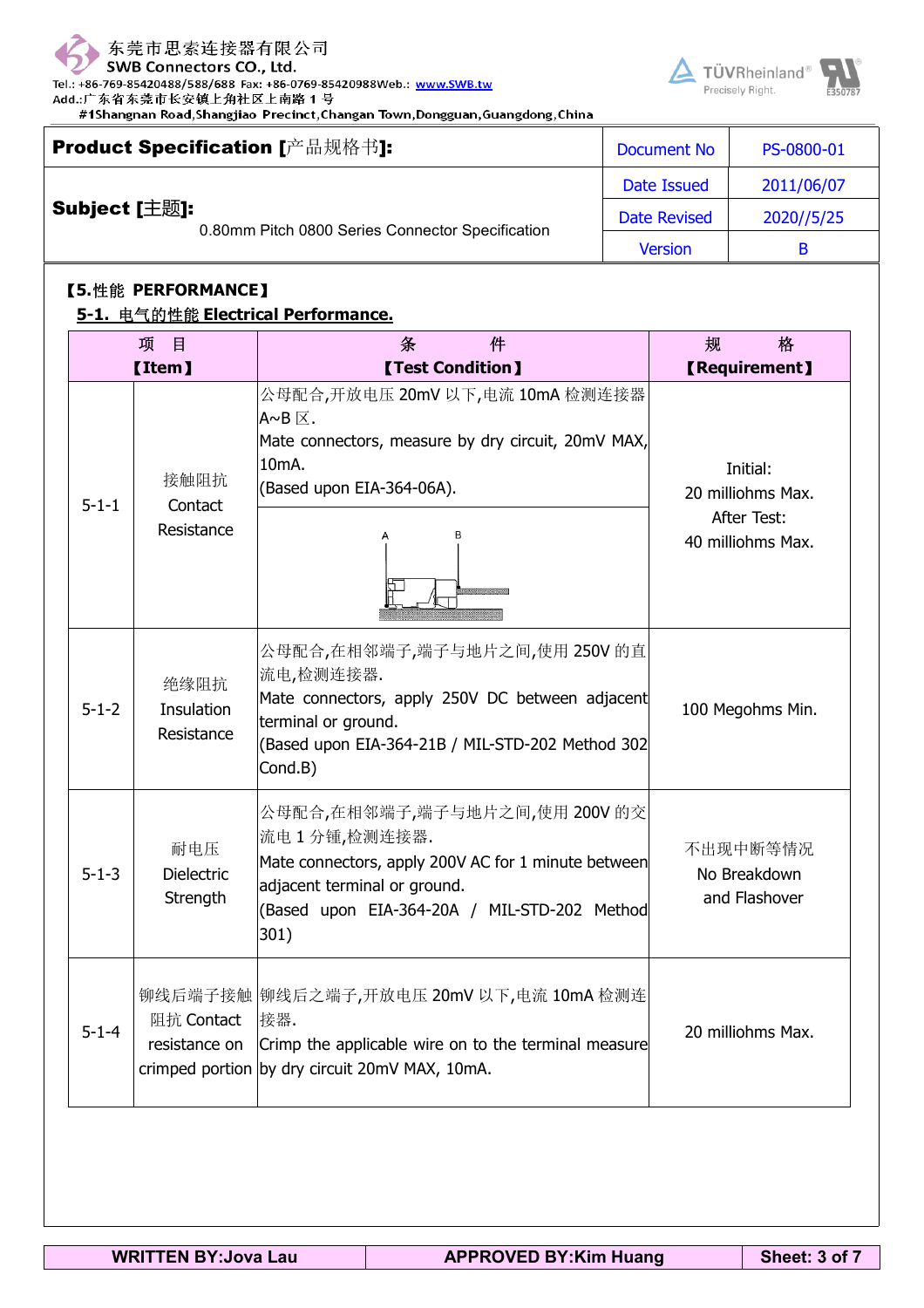

Tel.: +86-769-85420488/588/688 Fax: +86-0769-85420988Web.: www.SWB.tw Add.:广东省东莞市长安镇上角社区上南路1号

#1Shangnan Road, Shangjiao Precinct, Changan Town, Dongguan, Guangdong, China



|               | Product Specification [产品规格书]:                   | <b>Document No</b>  | PS-0800-01 |
|---------------|--------------------------------------------------|---------------------|------------|
|               |                                                  | Date Issued         | 2011/06/07 |
| Subject [主题]: | 0.80mm Pitch 0800 Series Connector Specification | <b>Date Revised</b> | 2020//5/25 |
|               |                                                  | <b>Version</b>      | B          |

### **5-2.** 机械的性能 **Mechanical Performance.**

|                                                             | 项<br>$\mathbf{H}$<br><b>[Item]</b>                      |                             | 条<br>件<br><b>[Test Condition]</b>                                                                                                               | 规<br><b>【Requirement】</b>                                                                          | 格             |  |
|-------------------------------------------------------------|---------------------------------------------------------|-----------------------------|-------------------------------------------------------------------------------------------------------------------------------------------------|----------------------------------------------------------------------------------------------------|---------------|--|
| $5 - 2 - 1$                                                 | & withdraw<br>Force                                     | of 25.4±3mm/minute.         | 插拔力 Insertion 以每分锺 25.4±3mm 的速率插入和拔出.<br>Insert and withdraw Connectors at the speed rate                                                       | 参照第6项<br>Refer to paragraph 6                                                                      |               |  |
| $5 - 2 - 2$                                                 | 端子保持力<br>Terminal/<br>Housing<br><b>Retention Force</b> | 拔出的力量.<br>the housing.      | 以每分25.4±3mm的速率,将端子从Housing内轴向<br>Apply axial pull out force at the speed rate of<br>25.4±3mm/minute on the terminal assembled in<br><b>PULL</b> | 3.43N {0.35kgf} Min.                                                                               |               |  |
| $5 - 2 - 3$                                                 | 端子插入力<br><b>Terminal</b><br><b>Insertion Force</b>      |                             | 铆线后之端子插入 Housing 所需最大力量.<br>Insert the crimped terminal into the housing.                                                                       | 4.9N $\{0.5\text{kgf}\}$ Max.                                                                      |               |  |
| $5 - 2 - 4$                                                 | Pin<br>针保持力<br>Pin Retention<br>Force                   | 向推出的力量.<br>25.4±3mm/minute. | 以每分25.4±3mm 的速率,将单PIN 针从 Wafer 内轴<br>Apply axial push force at the speed rate of                                                                | 2.5N {0.25kgf} Min.                                                                                |               |  |
|                                                             |                                                         | 小力量.                        | 固定铆线后的端子, 使电线与端子分离时所需的最<br>Fix the crimped terminal, apply axial pull out force                                                                 | AWG#<br>Spec.kgf.                                                                                  | #32<br>0.3    |  |
| $5 - 2 - 5$                                                 | 端子压着强度<br>Tensile strength<br>(Crimped<br>connections)  | Contact                     | on the wire. (Do not crimp insulation part).<br>Wire<br>心气<br>Pulling load                                                                      | Min.<br>Note> As for unspecified wire<br>sizes in this specification define<br>values with clients |               |  |
| <b>WRITTEN BY: Jova Lau</b><br><b>APPROVED BY:Kim Huang</b> |                                                         |                             |                                                                                                                                                 |                                                                                                    | Sheet: 4 of 7 |  |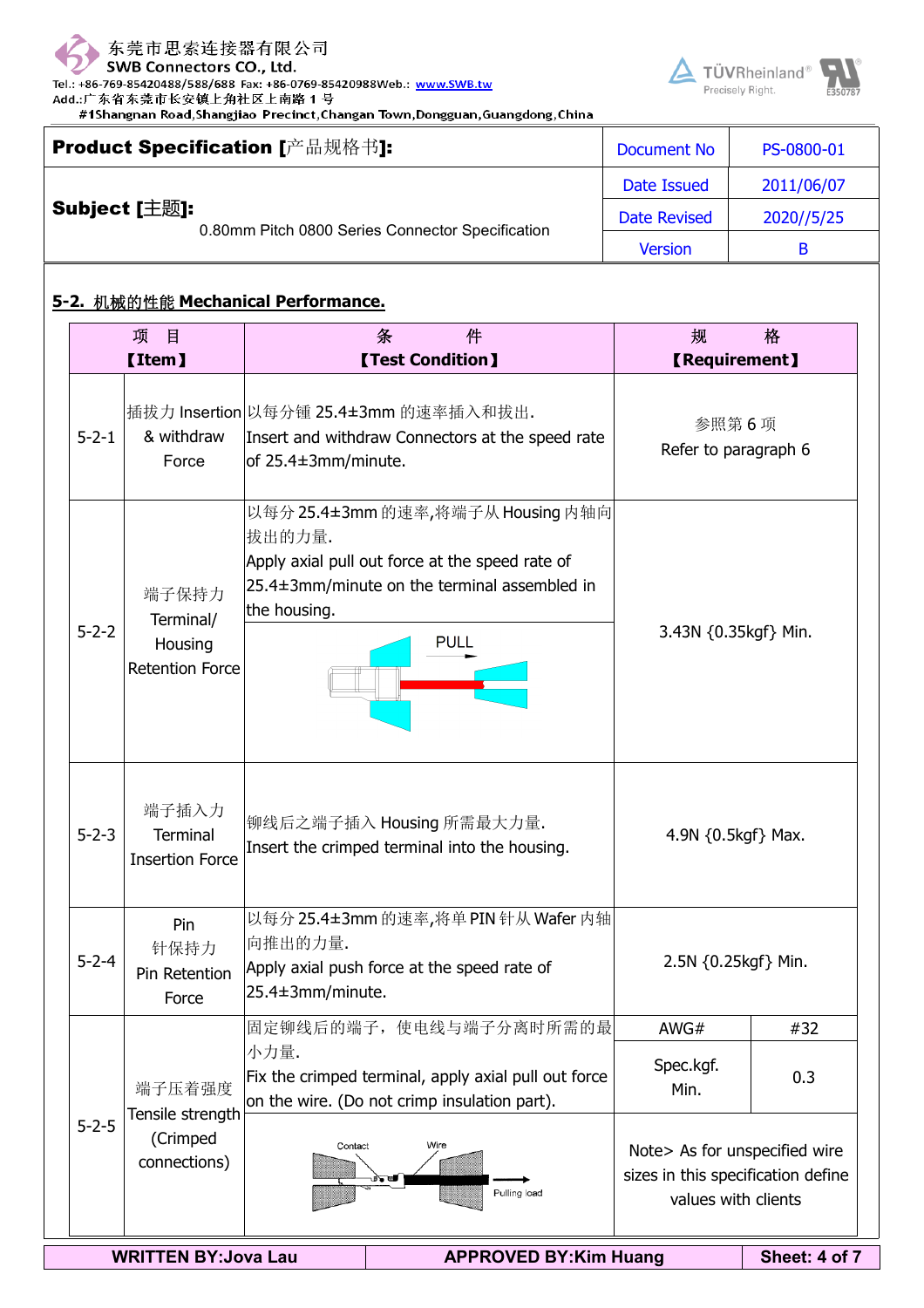

Tel.: +86-769-85420488/588/688 Fax: +86-0769-85420988Web.: www.SWB.tw Add.:广东省东莞市长安镇上角社区上南路1号

#1Shangnan Road, Shangjiao Precinct, Changan Town, Dongguan, Guangdong, China



|               | Product Specification [产品规格书]:                   | Document No         | PS-0800-01 |
|---------------|--------------------------------------------------|---------------------|------------|
|               |                                                  | Date Issued         | 2011/06/07 |
| Subject [主题]: | 0.80mm Pitch 0800 Series Connector Specification | <b>Date Revised</b> | 2020//5/25 |
|               |                                                  | <b>Version</b>      |            |

### **5-3.** 环境性能及其它 **Environmental Performance and Others.**

| 项<br>目      |                                              | 件<br>条                                                                                                                                                                                                                                      | 规                             | 格                       |
|-------------|----------------------------------------------|---------------------------------------------------------------------------------------------------------------------------------------------------------------------------------------------------------------------------------------------|-------------------------------|-------------------------|
|             | <b>[Item]</b>                                | <b>[Test Condition]</b>                                                                                                                                                                                                                     | <b>【Requirement】</b>          |                         |
| $5 - 3 - 1$ | 重复插拔<br>Repeated<br>Insertion/<br>Withdrawal | 以每分锺不超过10次的速率,将公母插拔30次.<br>When mated up to 30 cycles repeatedly by the<br>rate of 10 cycles per minute.                                                                                                                                    | 接触阻抗<br>Contact<br>Resistance | 40 milliohms<br>Max.    |
| $5 - 3 - 2$ | 温升测试<br>Temperature<br><b>Rise</b>           | 温升测试:公母连接器配合后,加载额定电流直<br>到温度上升到稳定状态,然后再测量温升<br>(EIA364-70, Method 1)<br>Mating connectors shall be energized at rating<br>current until thermal stability is achieved, and<br>then measured the termperature rise.<br>(EIA364-70, Method 1) | 温升测试<br>Temperature rise      | 30°C Max.               |
|             |                                              | 振幅: 1.5mm P-P<br>时间: 10~55~10 HZ in 1 minute                                                                                                                                                                                                | 外观<br>Appearance              | 无异状<br>No Damage        |
| $5 - 3 - 3$ | 振动测试<br>Vibration test                       | 持续时间: 每轴向2小时<br>Amplitude: 1.5mm P-P<br>Sweep time: 10~55~10 HZ in 1 minute                                                                                                                                                                 | 接触阻抗<br>Contact<br>Resistance | 40 milliohms<br>Max.    |
|             |                                              | Duration: 2 hours in each X.Y.Z axials. (Based<br>upon EIA-364-28B/MIL-STD-202 Method 213B<br>Cond.A)                                                                                                                                       | 瞬断<br>Discontinuity           | 1 micro-<br>second Max. |
|             |                                              |                                                                                                                                                                                                                                             | 外观                            | 无异状                     |
|             |                                              | 在 X.Y.Z 上 6 个方向上,以 490m/s <sup>2</sup> (50g 的力量)                                                                                                                                                                                            | Appearance                    | No Damage               |
| $5 - 3 - 4$ | 冲击测试<br>Shock test                           | 冲击下各 3回.490m/s <sup>2</sup> {50G}, 3 strokes in each<br>X.Y.Z. axes.<br>EIA-364-27B/MIL-STD-202<br>(Based<br>upon                                                                                                                           | 接触阻抗<br>Contact<br>Resistance | 40 milliohms<br>Max.    |
|             |                                              | Method 213B Cond.A)                                                                                                                                                                                                                         | 瞬断                            | 1 micro-                |
|             |                                              |                                                                                                                                                                                                                                             | Discontinuity                 | second Max.             |
|             | 105±2℃,96 hours.<br>耐热性                      |                                                                                                                                                                                                                                             | 外观<br>Appearance              | 无异状<br>No Damage        |
|             | $5 - 3 - 5$<br><b>Heat Resistance</b>        | (Based<br>MIL-STD-202<br>upon<br>Method<br>108A<br>Cond.A)                                                                                                                                                                                  | 接触阻抗<br>Contact<br>Resistance | 40 milliohms<br>Max.    |
| $5 - 3 - 6$ | 耐寒性                                          | -40±5℃,96 hours.                                                                                                                                                                                                                            | 外观<br>Appearance              | 无异状<br>No Damage        |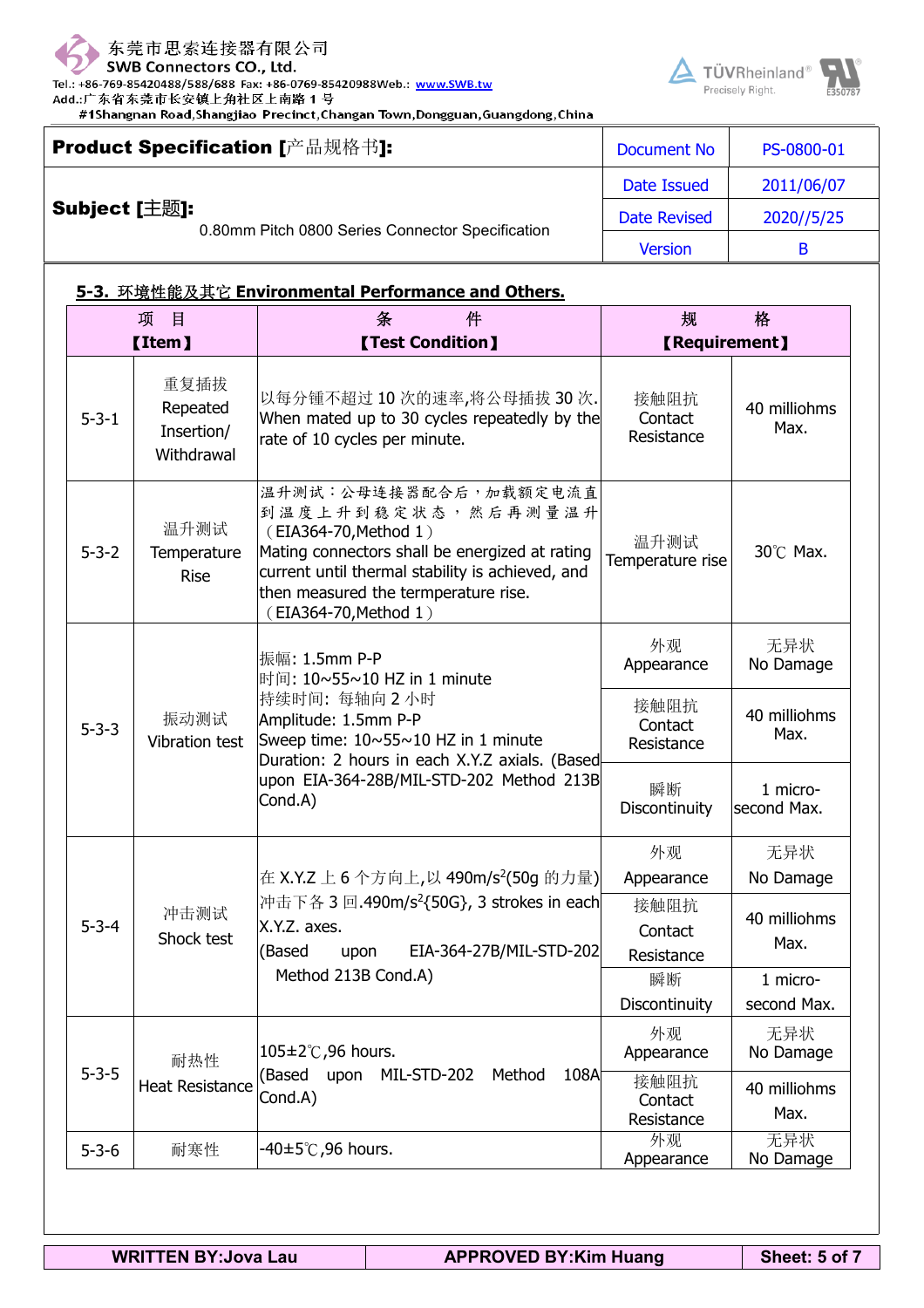

Tel.: +86-769-85420488/588/688 Fax: +86-0769-85420988Web.: www.SWB.tw

Add.:广东省东莞市长安镇上角社区上南路1号

#1Shangnan Road, Shangjiao Precinct, Changan Town, Dongguan, Guangdong, China





|  |               | Product Specification [产品规格书]: | <b>Document No</b>                                                                                                                                            | PS-0800-01                           |                                                                                |  |
|--|---------------|--------------------------------|---------------------------------------------------------------------------------------------------------------------------------------------------------------|--------------------------------------|--------------------------------------------------------------------------------|--|
|  |               |                                | <b>Date Issued</b>                                                                                                                                            | 2011/06/07                           |                                                                                |  |
|  | Subject [主题]: |                                | 0.80mm Pitch 0800 Series Connector Specification                                                                                                              | <b>Date Revised</b>                  | 2020//5/25                                                                     |  |
|  |               |                                |                                                                                                                                                               | <b>Version</b>                       | B                                                                              |  |
|  |               |                                | Cold Resistance ( Based upon EIA-364-105)                                                                                                                     | 接触阻抗<br>Contact<br>Resistance        | 40 milliohms<br>Max.                                                           |  |
|  | 目<br>项        |                                | 条<br>件                                                                                                                                                        | 规                                    | 格                                                                              |  |
|  |               | <b>[Item]</b>                  | <b>[Test Condition]</b>                                                                                                                                       | <b>【Requirement】</b>                 |                                                                                |  |
|  | $5 - 3 - 7$   | 耐湿性<br>Humidity                | 温度: 40±2℃<br> 湿度: 90~95%(RH)                                                                                                                                  | 外观<br>Appearance<br>接触阻抗<br>Contact  | 无异状<br>No Damage<br>40 milliohms                                               |  |
|  |               |                                | 持续时间: 96 hours<br>Temperature: 40±2°C                                                                                                                         | Resistance                           | Max.                                                                           |  |
|  |               |                                | Relative Humidity: 90~95%<br>Duration: 96 hours                                                                                                               | 耐电压<br><b>Dielectric</b><br>Strength | Must meet<br>$5 - 1 - 3$                                                       |  |
|  |               |                                | (Based<br>EIA-364-31A/MIL-STD-202<br>upon<br>Method 103B Cond.B)                                                                                              | 绝缘阻抗<br>Insulation<br>Resistance     | 40 Megohms<br>Min.                                                             |  |
|  | $5 - 3 - 8$   | 温度变化<br>Temperature<br>Cycling | 从-40℃持续 30 分锺升至+105℃持续 30 分锺,                                                                                                                                 | 外观                                   | 无异状                                                                            |  |
|  |               |                                | 循环 5次.                                                                                                                                                        | Appearance                           | No Damage                                                                      |  |
|  |               |                                | 5 cycles of:<br>a) -40 $\degree$ C 30 minutes.<br>b) +105 $\degree$ C 30 minutes.<br>(Based upon EIA-364-32B)                                                 | 接触阻抗<br>Contact<br>Resistance        | 40 milliohms<br>Max.                                                           |  |
|  |               | 盐水喷雾<br>Salt Spray             | 在温度 35±2℃,盐水浓度 5±1%下,盐水喷雾                                                                                                                                     | 外观                                   | 无异状                                                                            |  |
|  |               |                                | 24±1 小时.                                                                                                                                                      | Appearance                           | No Damage                                                                      |  |
|  | $5 - 3 - 9$   |                                | $24±1$ hours exposure to a salt spray from the<br>$5\pm1\%$ solution at 35 $\pm2\degree$ C.<br>upon EIA-364-26B/MIL-STD-202<br>(Based<br>Method 101D Cond.B). | 接触阻抗<br>Contact<br>Resistance        | 40 milliohms<br>Max.                                                           |  |
|  | $5 - 3 - 10$  | 焊锡附着性<br>Solder-<br>ability    | 焊接时间: 3~5 秒.<br> 焊接温度: 255±5℃.<br>Soldering Time: 3~5second.<br>Solder Temperature: 255±5℃.<br>(Based upon EIA-364-52)                                        | Solder Wetting                       | 浸渍面积需<br>95%以上<br>95% of<br>immersed area<br>must show no<br>voids, pin holes. |  |
|  | $5 - 3 - 11$  | 焊锡耐热性<br>Solder-<br>Resistance | 焊接时间: 5~10秒.<br> 焊接温度: 245+5/-5℃.<br>Soldering time: 5~10 sec solder.<br>Temperature: 245+5/-5°C.<br>(Based upon EIA-364-56A)                                 | 外观<br>Appearance                     | 无异状<br>No Damage                                                               |  |

【**6.**综合插入力及拔出力 **INSERTION/WITHDRAWAL FORCE**】**<Connector mating force>**